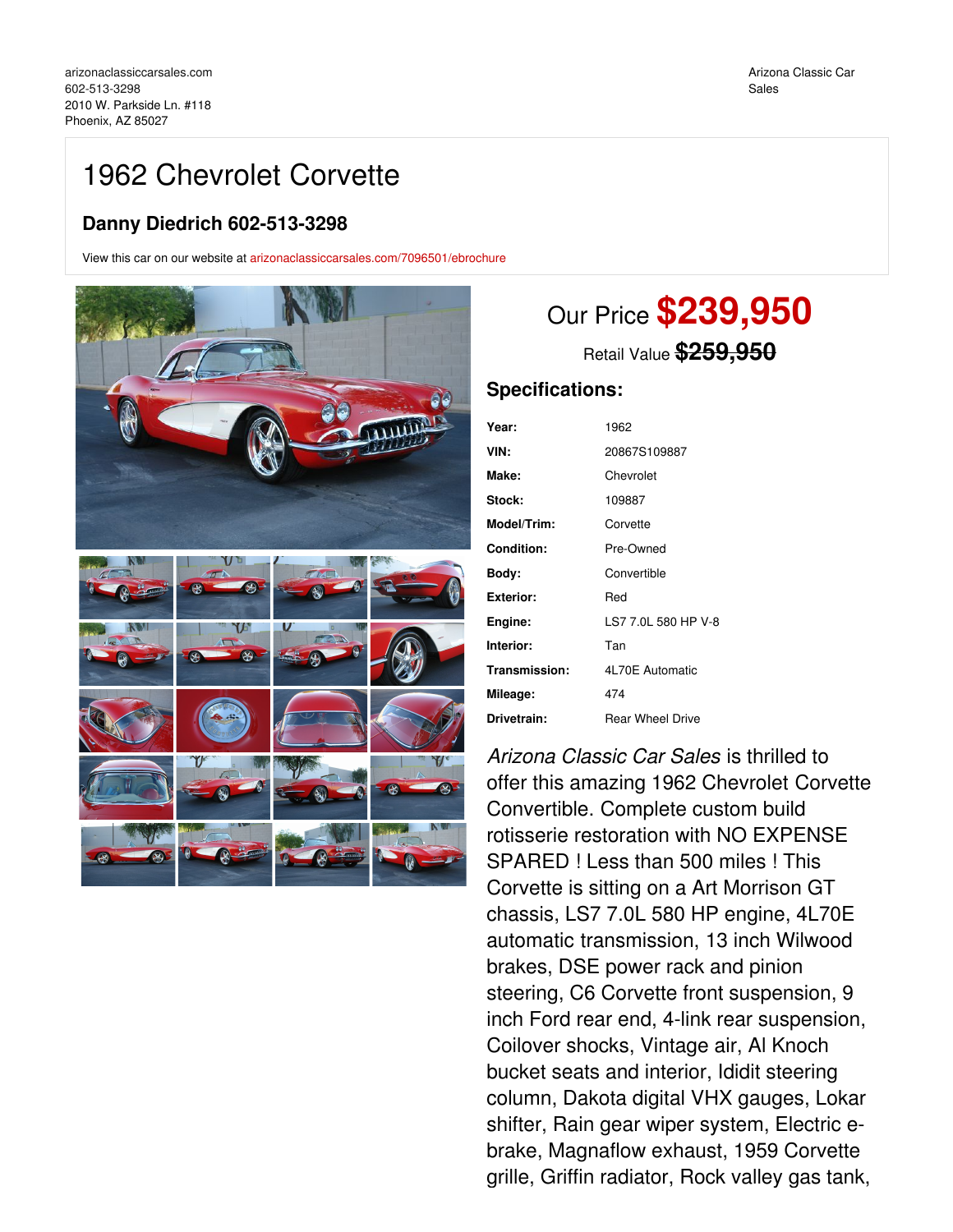Budnik 5-spoke wheels with Michelin pilot sports AND MORE..!

grille, Griffin radiator, Rock valley gas tank,

Don't miss this rare opportunity to own this car TODAY..

This car is priced to sell and won't last long..!

*Don't hesitate to call anytime with any questions or offers..*

*602-513-3298*

1962 Chevrolet Corvette

Arizona Classic Car Sales - 602-513-3298 - View this car on our website at[arizonaclassiccarsales.com/7096501/ebrochure](https://arizonaclassiccarsales.com/vehicle/7096501/1962-chevrolet-corvette-phoenix-az-85027/7096501/ebrochure)

| <b>Our Location:</b> |
|----------------------|
| $\Box$               |
|                      |
|                      |
|                      |
|                      |
|                      |
|                      |
|                      |
|                      |
|                      |
|                      |
|                      |
|                      |
|                      |
|                      |
|                      |
|                      |
|                      |
|                      |

1962 Chevrolet Corvette Arizona Classic Car Sales - 602-513-3298 - View this car on our website at[arizonaclassiccarsales.com/7096501/ebrochure](https://arizonaclassiccarsales.com/vehicle/7096501/1962-chevrolet-corvette-phoenix-az-85027/7096501/ebrochure)